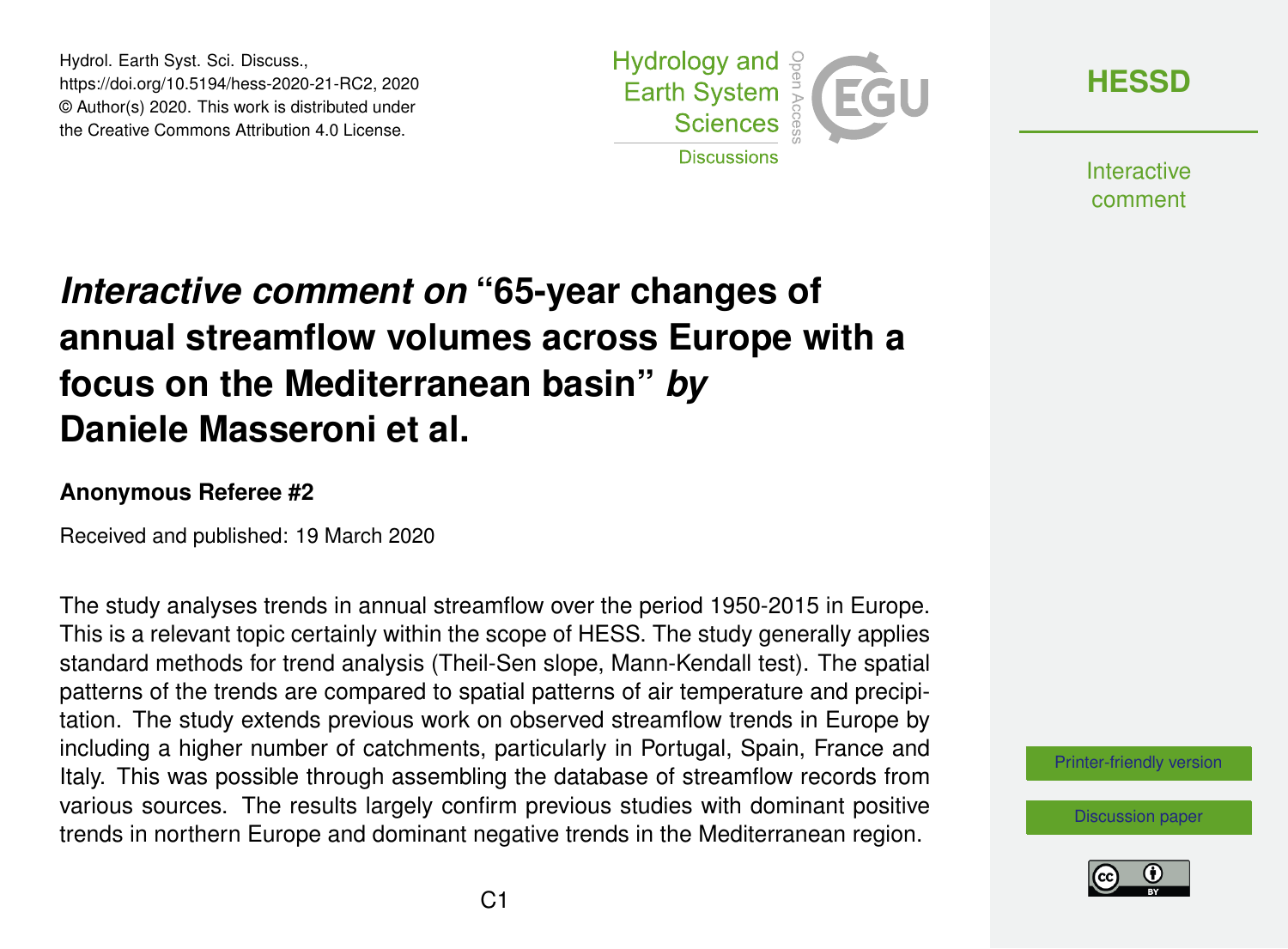Main comments:

1) Since the study states that records with missing data for more than two years were excluded from the database (L 107), I initially assumed that the calculated trends all relate to the period 1950-2015, which, looking at Fig. 2a, is apparently not the case. This has of course a strong influence on the results and needs to be clarified. If the series lengths vary between catchments it will probably be more useful to analyze trends for different periods with nearly complete records, as the trends of course depend on the period analyzed (as discussed in the introduction).

2) The criteria for inclusion/exclusion from the database should be described very clearly. It is not so clear whether the study aimed at only including near natural catchments. How were gaps smaller than 2 years treated? The steps that were undertaken to exclude inhomogeneous series, or series strongly affected by human interventions need to be mentioned clearly. For example, did the authors try to get information from the data providers on human interventions such as changes in flow abstractions etc. It should be described clearly how the database was 'consolidated and validated'. Did you apply any automatic screening tests to systematically check the series for possible inhomogeneities?

3) Some results are not very clear. The results section reports significant trends in 95% of the stations, which disagrees with results reported in Table 1. In the results section, it is not always clear whether results on trends also include non-significant trends.

4) I disagree with the finding of an inversion point in 1985 for the average series in the Mediterranean region. I do not see a change in the trend direction or trend slope in 1985. The fact that streamflow is above average before and below average after 1985 is a rather arbitrary result that depends on the selected study period. Streamflow has been decreasing since about 1965, and if anything, the rate of decrease has rather slowed down since the late 1980s.

5) The calculation of the Sen's slope from annual streamflow anomalies is described



Interactive comment

[Printer-friendly version](https://www.hydrol-earth-syst-sci-discuss.net/hess-2020-21/hess-2020-21-RC2-print.pdf)

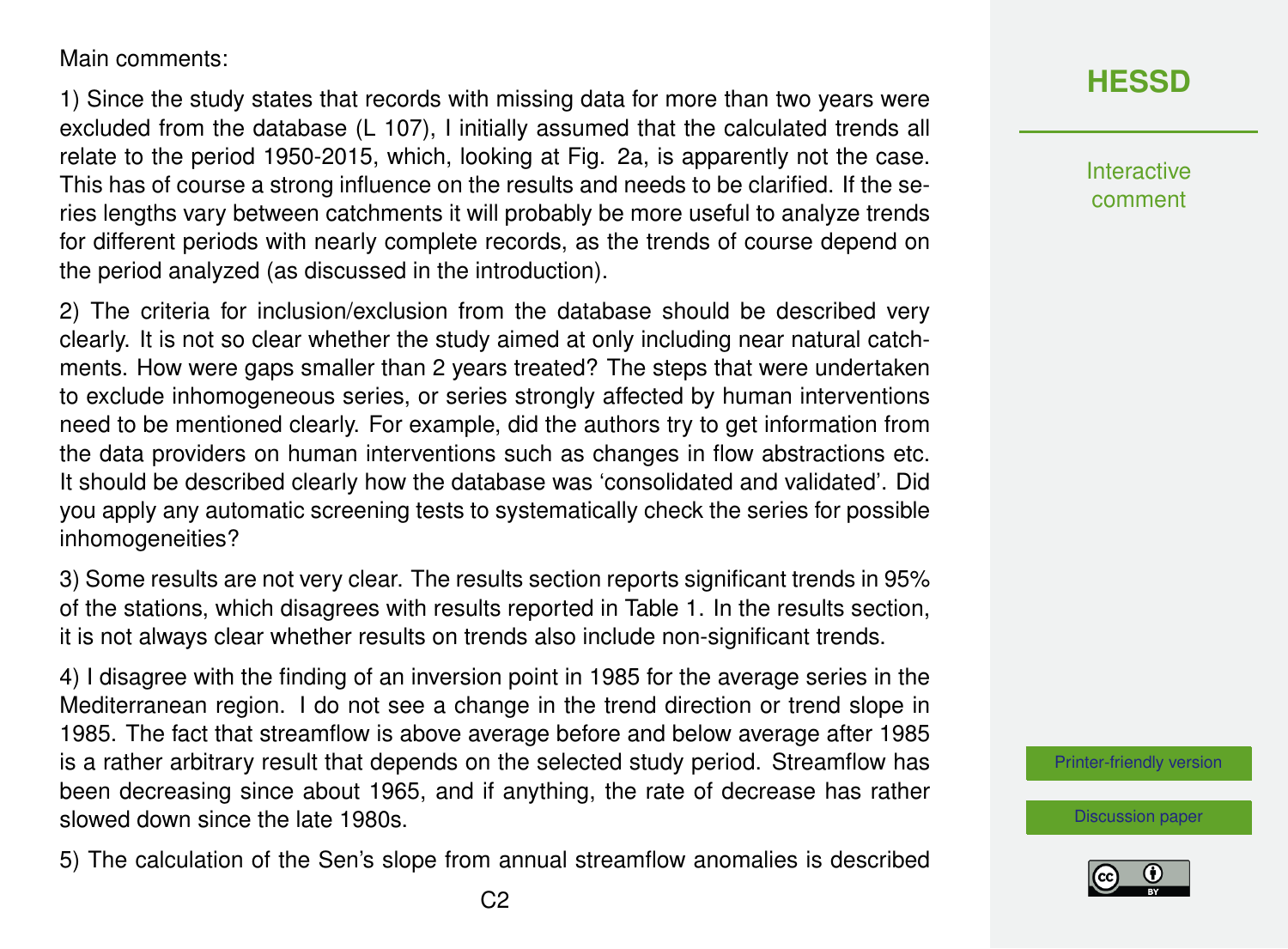as innovative, but if I do not overlook something this should not affect trends (and has probably been done in many studies).

6) The introduction should be improved. The introduction should clearly convey what has been found previously on annual streamflow trends in Europe? What is the gap in the current literature? How is this approached by this study? Please also check the logic of individual sentences and the subdivision of the introduction into paragraphs.

7) The explanation of streamflow trends by trends in air temperature and precipitation remains a bit vague and overlooks areas where it is probably not possible to explain streamflow trends with trends in air temperature or precipitation (such as positive streamflow trends in northern Spain). Some arguments need to be clarified e.g. it is not clear to me how groundwater or snowmelt effects would affect annual (and not only seasonal or monthly) streamflow.

#### Detailed comments

P1, L28-30: The logic of the sentence is not clear. There is no contrast between a lot of research and not finding uniform streamflow trends in Europe. When mentioning a lot of research that aimed at investigating streamflow trends in Europe, this should be backed up by some references and their main findings (e.g. Stahl et al., 2010, Stahl et al., 2012).

P2, L33-34: Did these studies also analyze changes in annual streamflow volume? What were the main findings? How did seasonal streamflow change?

P2 L40-47: The section on potential drivers of the streamflow trends remains a bit vague. Are changes in river cross-sections or boat tourism relevant for annual streamflow volumes?

P4, L97: I would suggest to first clearly list the criteria for selecting catchments and then mention the final number of selected catchments at the end.

P4, L101-102: You may use this in the introduction in order to emphasize your contri-

Interactive comment

[Printer-friendly version](https://www.hydrol-earth-syst-sci-discuss.net/hess-2020-21/hess-2020-21-RC2-print.pdf)

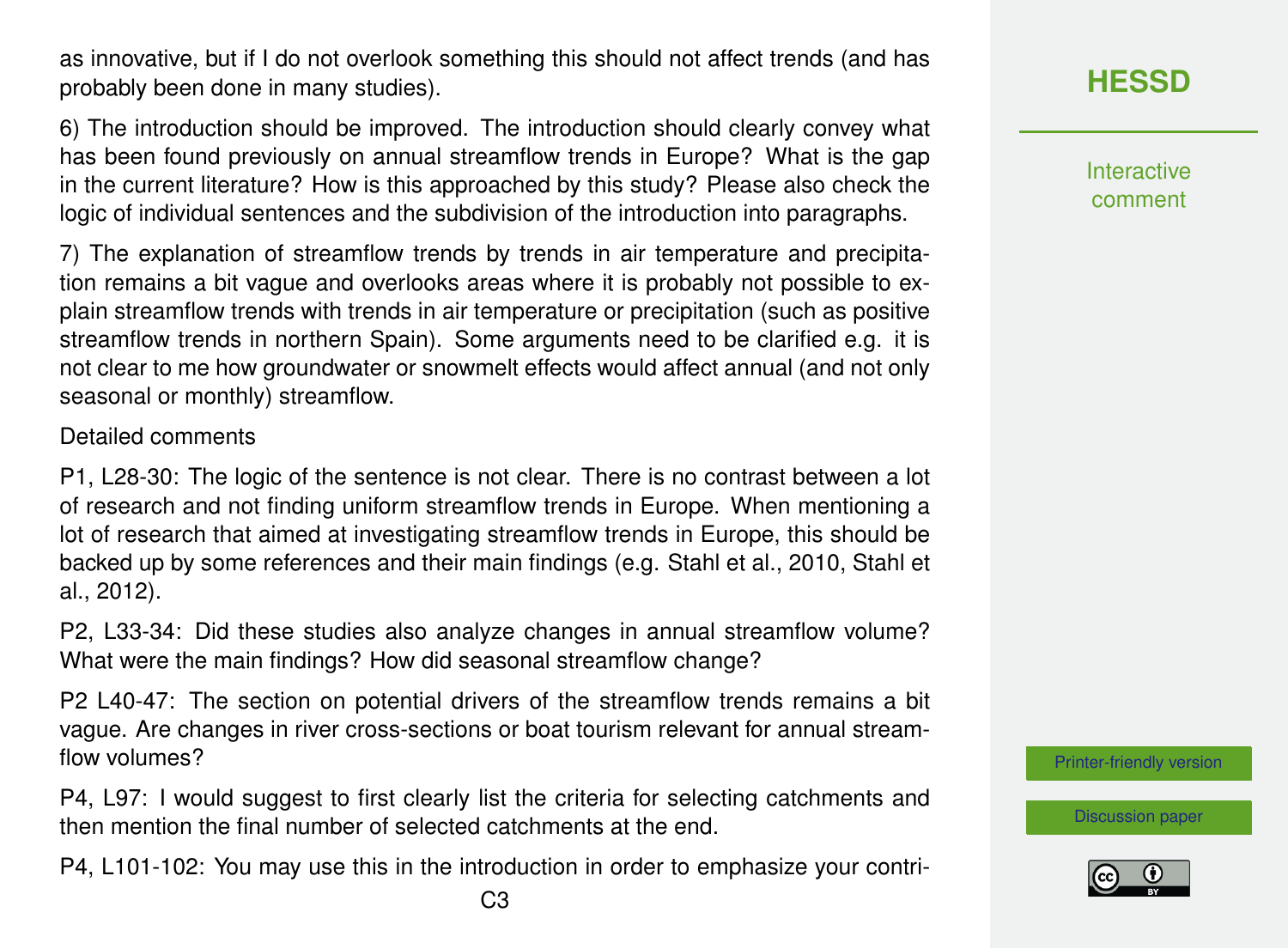bution in comparison to previous studies.

P4, L103-109: The description of the criteria for inclusion/exclusion from the database should be very clear. It is not very clear whether you aimed at including only near natural catchments. Did you check information from the data providers on human interventions such as changes in flow abstractions etc. (that would directly influence the trends)? Your database contains ∼3900 series of 65-years data. It is a lot of work to visually scan daily data of all these series. Could you provide some detail on how this was achieved? Did you apply any automatic screening tests? How were inhomogeneities identified?

P5, L123ff: Why would it make any difference in terms of trend slope whether you calculate it on the original data or on the anomalies?

P5, L128: Delete "To homogenize the annual streamflow series", since dividing by catchment area cannot homogenize a time series.

P5, L132ff: Have you checked the streamflow series for autocorrelation? How did you deal with series that contain significant autocorrelation?

P6, L138: Since the streamflow volumes were divided by area, runoff depths would be more appropriate (instead of streamflow volume), no? (adjust throughout the paper)

P6, L145 and 146: This seems not correct, Table 1 shows positive trends in 7% and negative trends in 5% of the catchments?

P6 Fig. 3: These figures are not necessary in my opinion.

P6, L151: The unit of annual streamflow per area is length/time (e.g.  $m^3/(km^2 \text{ year})$ , or mm y-1). Therefore the change in runoff over a certain period is length/time<sup>2</sup> (e.g.  $m^3$ /(km<sup>2</sup> year<sup>2</sup>)).

P7, L170; legend and caption of Fig. 5: replace rainfall by precipitation (assuming that snow is included).

## **[HESSD](https://www.hydrol-earth-syst-sci-discuss.net/)**

Interactive comment

[Printer-friendly version](https://www.hydrol-earth-syst-sci-discuss.net/hess-2020-21/hess-2020-21-RC2-print.pdf)

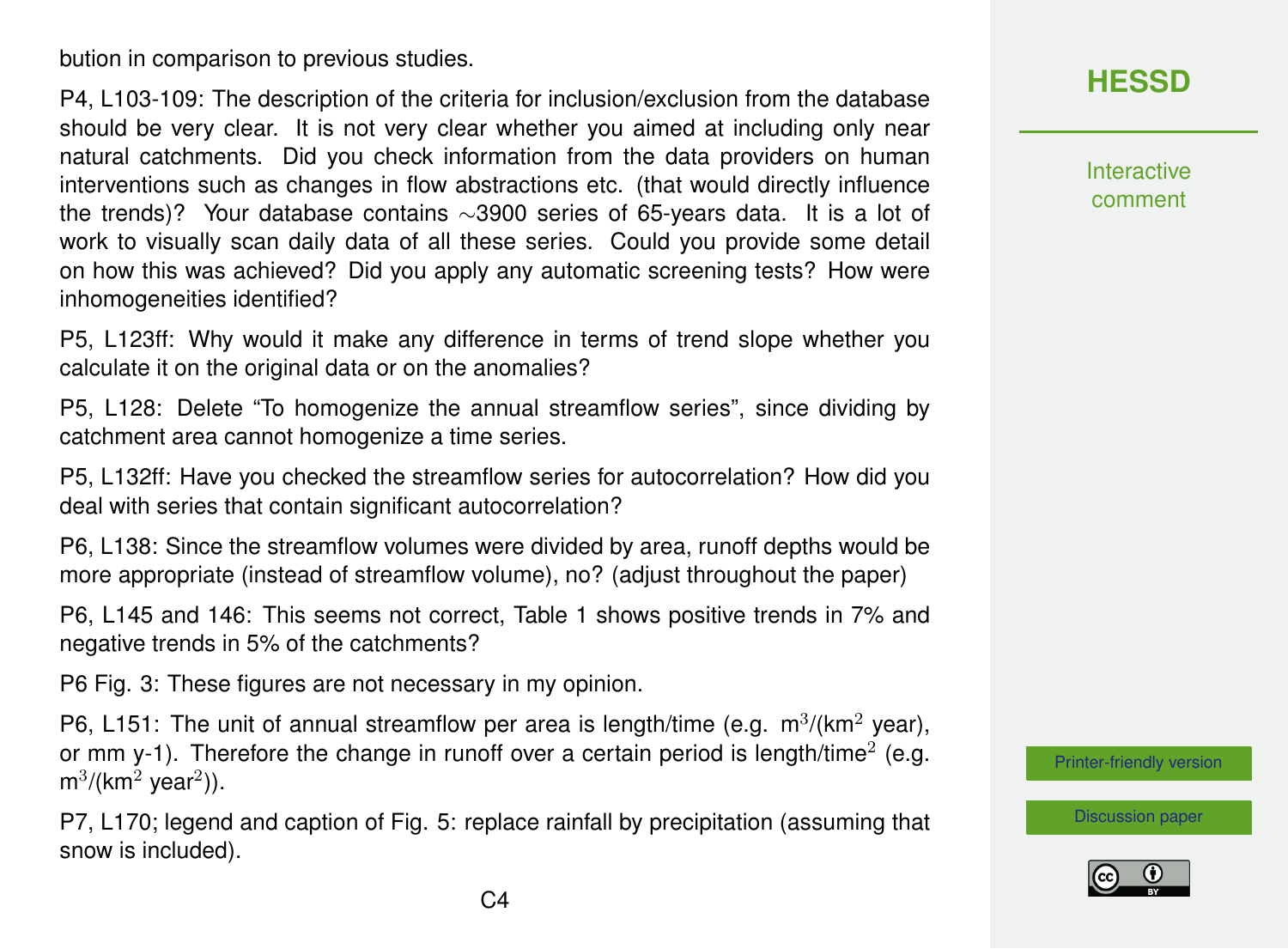P7, Fig. 4: Please add trend significance to the figure, e.g. different symbols for significant/insignificant trends.

P7, Fig. 4: I assume that the former Yugoslavian countries should also be part of the Mediterranean region?

P9, L175-177: Please add time periods, are you discussing observed or future projected air temperature changes ("expected to increase" points to future changes)?

P9, L177ff.: Please explain why earlier snowmelt would result in increased annual streamflow. This is not so straightforward and there are studies pointing to the opposite (e.g. Berghuijs et al., 2014).

P9, L182: Replace rainfall by precipitation.

P9, L184/185: There are large agreements between the changes in runoff and precipitation/air temperature. However, I do not agree that streamflow changes are "perfectly congruent" with the patterns of changes in air temperature and precipitation. For example, despite increases in air temperature and decreases in precipitation, streamflow has increased in northern Spain.

P9, L186-195: The discussion is not very clear. Please explain how groundwater or snowmelt effects would affect annual (and not only seasonal or monthly) streamflow. Furthermore, I would suggest keeping the different factors that may explain mixed positive and negative trends apart. For example, glacier melt processes are unlikely to be relevant in Northern Germany.

P10, Fig. 6, lower panel: Better only show significant trends. Also, better show percentage of positive/negative trends and add the number of stations, e.g. to the labels for each bar.

P10, L213: Looking at the 1950-2015 series, streamflow is above average 1955-1985 and below average 1985-2015. However, I do not see any particular change point in 1985. Streamflow has been decreasing since about 1965, and if anything, the rate of **[HESSD](https://www.hydrol-earth-syst-sci-discuss.net/)**

**Interactive** comment

[Printer-friendly version](https://www.hydrol-earth-syst-sci-discuss.net/hess-2020-21/hess-2020-21-RC2-print.pdf)